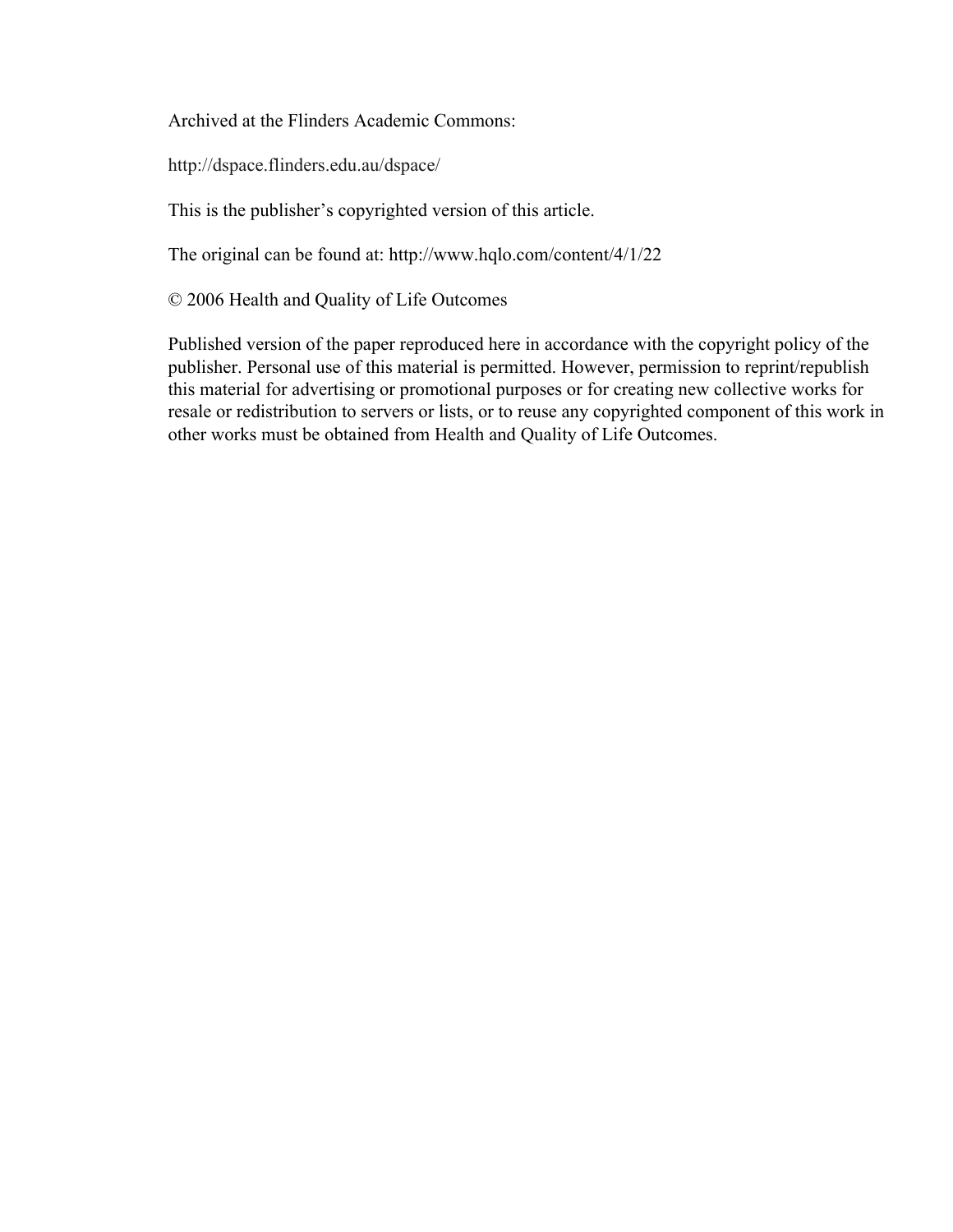# **Impact of discussion on preferences elicited in a group setting** Ken Stein<sup>\*1</sup>, Julie Ratcliffe<sup>2</sup>, Ali Round<sup>1</sup>, Ruairidh Milne<sup>3</sup> and John E Brazier<sup>2</sup>

Address: <sup>1</sup>Peninsula Technology Assessment Group, Peninsula Medical School, Universities of Exeter and Plymouth, Exeter, EX2 5DW, UK, <sup>2</sup>University of Sheffield, UK and <sup>3</sup>National Coordinating Centre for Health Technolog

Email: Ken Stein\* - ken.stein@exeter.ac.uk; Julie Ratcliffe - j.ratcliffe@sheffield.ac.uk; Ali Round - alison.round@nhs.net; Ruairidh Milne - rm2@soton.ac.uk; John E Brazier - j.e.brazier@sheffield.ac.uk

\* Corresponding author

Published: 29 March 2006

*Health and Quality of Life Outcomes*2006, **4**:22 doi:10.1186/1477-7525-4-22

[This article is available from: http://www.hqlo.com/content/4/1/22](http://www.hqlo.com/content/4/1/22)

© 2006Stein et al; licensee BioMed Central Ltd.

This is an Open Access article distributed under the terms of the Creative Commons Attribution License [\(http://creativecommons.org/licenses/by/2.0\)](http://creativecommons.org/licenses/by/2.0), which permits unrestricted use, distribution, and reproduction in any medium, provided the original work is properly cited.

Received: 30 January 2006 Accepted: 29 March 2006

### **Abstract**

**Background:** The completeness of preferences is assumed as one of the axioms of expected utility theory but has been subject to little empirical study.

**Methods:** Fifteen non-health professionals was recruited and familiarised with the standard gamble technique. The group then met five times over six months and preferences were elicited independently on 41 scenarios. After individual valuation, the group discussed the scenarios, following which preferences could be changed. Changes made were described and summary measures (mean and median) before and after discussion compared using paired t test and Wilcoxon Signed Rank Test. Semi-structured telephone interviews were carried out to explore attitudes to discussing preferences. These were transcribed, read by two investigators and emergent themes described.

**Results:** Sixteen changes (3.6%) were made to preferences by seven (47%) of the fifteen members. The difference between individual preference values before and after discussion ranged from -0.025 to 0.45. The average effect on the group mean was 0.0053. No differences before and after discussion were statistically significant. The group valued discussion highly and suggested it brought four main benefits: reassurance; improved procedural performance; increased group cohesion; satisfying curiosity.

**Conclusion:** The hypothesis that preferences are incomplete cannot be rejected for a proportion of respondents. However, brief discussion did not result in substantial number of changes to preferences and these did not have significant impact on summary values for the group, suggesting that incompleteness, if present, may not have an important effect on cost-utility analyses.

## **Background**

Cost-utility analysis is regarded as an important element in the formation of policy on the use of health technologies. Guidelines suggest that a community perspective should be taken in estimating utility weights to apply to health states in decision analytic modelling [1,2]. Multiattribute utility scales for which population weights are available provide the basis for one approach to obtaining such values [3-6]. We are investigating another: the establishment of a standing group of non-health professionals who value health states, described in short vignettes, as required by analysts. The first phase of this project was carried out with a small group of people who met in person to carry out health state preference valuation. This pro-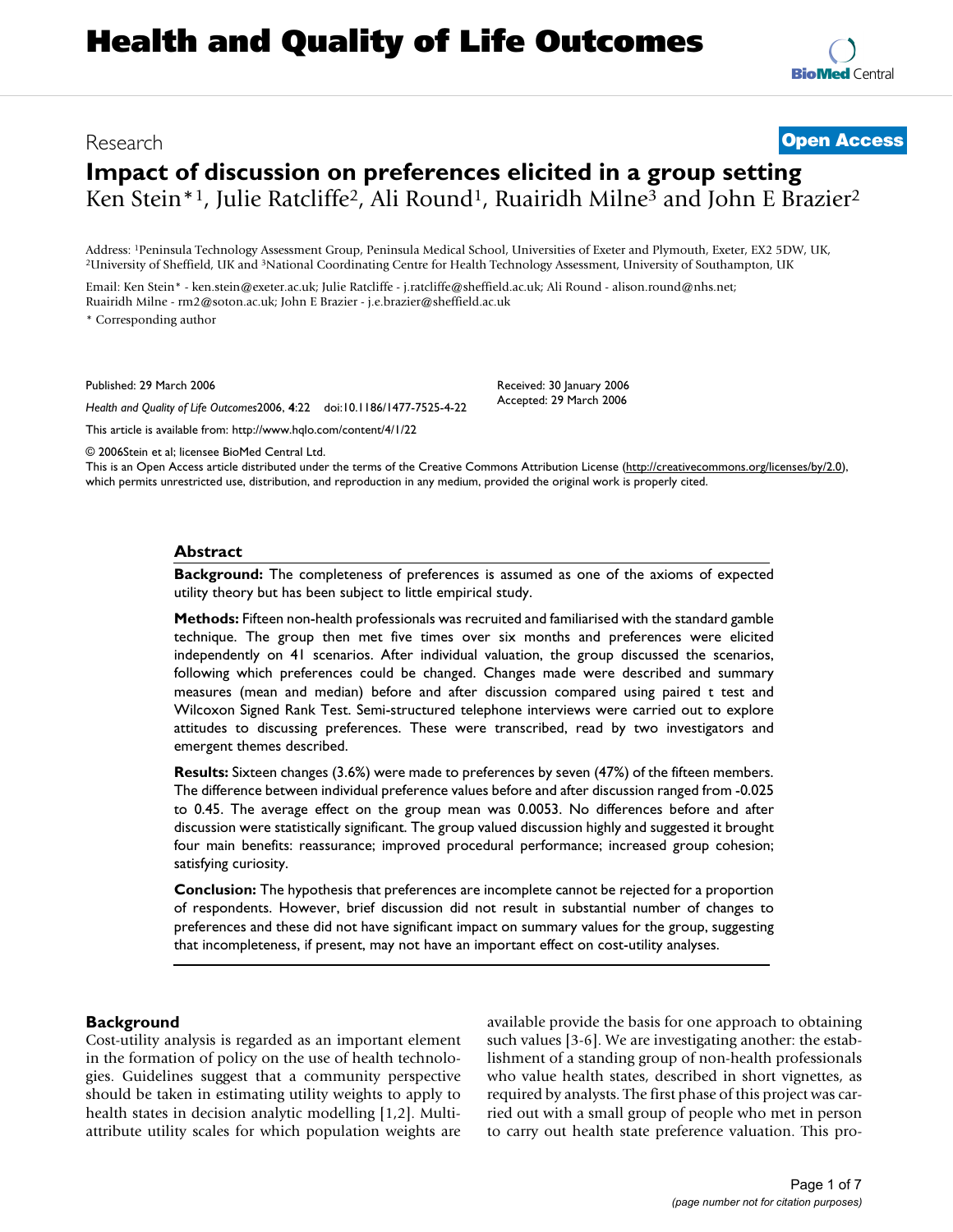| <b>Panel Characteristics</b>    |                               | N(%)     |
|---------------------------------|-------------------------------|----------|
| Sex                             | Male                          | 9(60)    |
|                                 | Female                        | 5(40)    |
| Marital status                  | Married                       | 13(87)   |
|                                 | Widowed                       | 2(13)    |
| Occupation                      | Retired                       | 8(53)    |
|                                 | Working part-time             | 7(47)    |
| Level of educational attainment | Higher degree (MSc, PhD etc.) | 7(47)    |
|                                 | First Degree (BSc etc.)       | 2(13)    |
|                                 | NVO Level 4-5, HNC, HND       | 2(13)    |
|                                 | 2 or more A' Levels           | 2(13)    |
|                                 | Other qualifications          | 1(7)     |
|                                 | Data missing                  | 1(7)     |
| Ethnicity                       | White                         | 15 (100) |

vided an opportunity to investigate the impact of sharing initial preference values and allowing group discussion of the scenarios. This issue is important for several reasons and has been subject to little empirical study.

Choice theory [7] is based on several axioms, amongst which is that an individual's preferences regarding any bundle of goods are complete i.e. that the process of elicitation merely reveals preferences and does not, of itself, influence the preferences [8]. Under such an assumption, variation in preferences measured at different times is only a function of measurement error. While the axiom of completeness may not be important for the validity of microeconomic theory [9], a different situation may pertain where the goods of interest are health related [10].

Evidence for lack of completeness could be counted as evidence against the theory's validity. Fischhoff has suggested that preferences are not complete but are developed and clarified by trial and error i.e. that the process of elicitation is an integral part of a process of preference development, rather than a neutral method by which an already complete preference is measured [10].

Empirical evidence for incompleteness has been reviewed by Ryan and San Miguel [11]. Preference reversal in response to minor framing effects in the presentation of preference elicitation experiments suggests that the elicitation procedure may play an important role in forming responses [12-15]. In the literature examining willingness to pay, environmental economists have noted, using a range of terms, people who do not have formed preferences [16].

The practical importance of the completeness axiom, as pointed out by Shiell et al [17], lies in its implications for the accuracy of efforts to measure strength of preference. If preferences are not complete, and develop during and

beyond the process of elicitation, then the apparent variance in values from a group of individuals will underestimate the true variation in values. This has potentially important implications for the use of preference data e.g. in decision analytic models as utility weights to calculate cost per QALY. If preferences are incomplete, then use of such values without some form of correction will underestimate parameter uncertainty in the model, and may (though not invariably [18]) have important impacts on policy decisions.

To our knowledge, the impact of group discussion immediately after individual and independent elicitation of preferences has not previously been studied. We therefore tested the hypotheses that facilitated discussion in a small group would result in (a) no changes by individuals and (b) no significant changes in the summary utilities from the group.

## **Methods**

The group was recruited from Non-Executive Directors of local healthcare organisations (Primary Care Trusts), contact with the local voluntary sector and by advertisement in a local newspaper. Non-Executive Directors are members of the Boards of local (NHS) healthcare organisations. Part of their role in that capacity was to bring a lay perspective to the business of the organisation. The mean age of participants was 64 years (range 51 to 80 years, SD 7 years). Table 1 shows other summary characteristics of the group.

Participants were familiarised with the standard gamble technique in one to one training sessions, lasting around an hour, with a refresher session at the beginning of each group meeting. The group met five times over six months, with each meeting lasting about three hours. Meetings began with a reminder of the standard gamble task and presentation of the scenarios that were to be valued. It was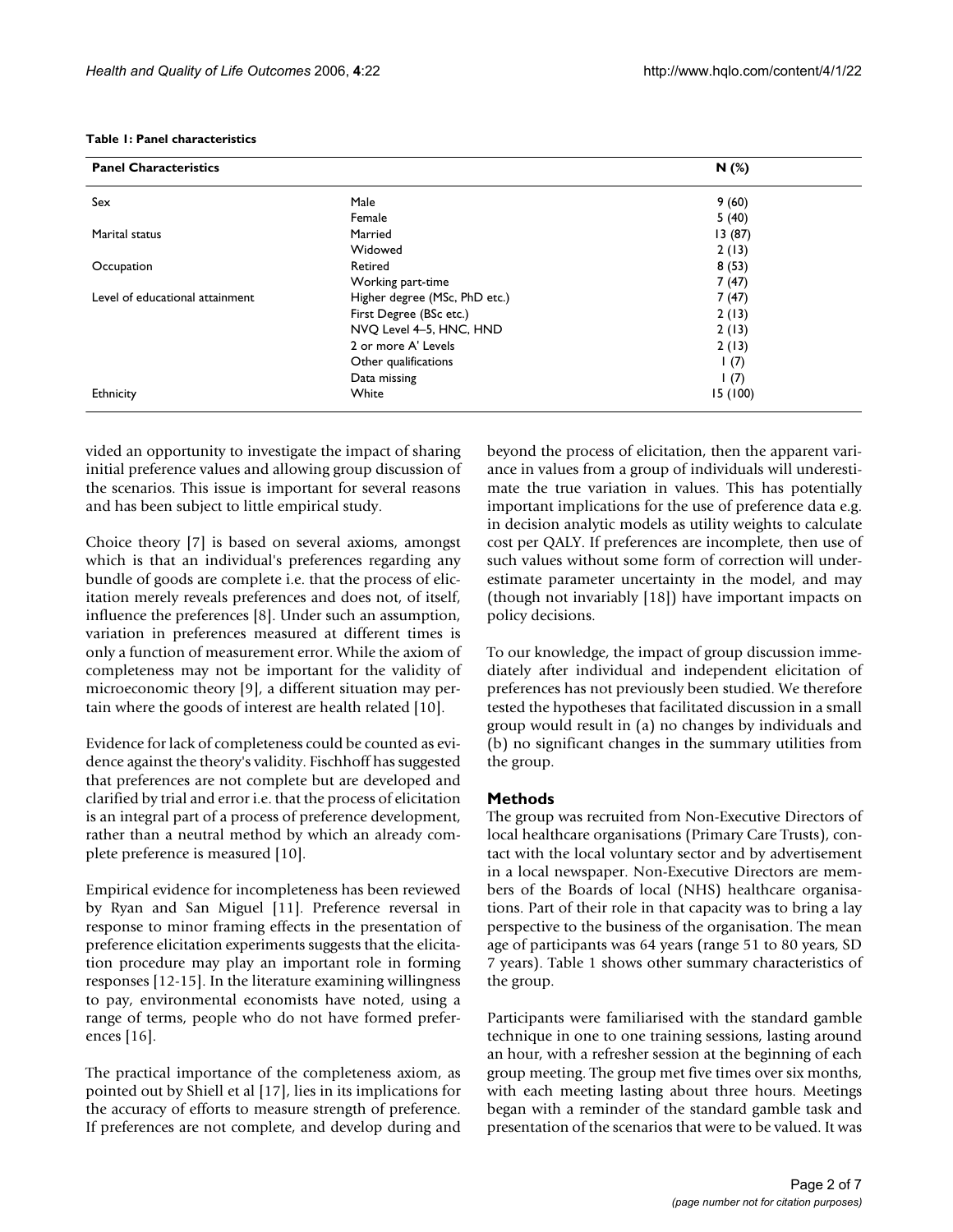| <b>Panel Member</b> | N scenarios considered | $N$ (%) changes made | Differences (after - before<br>discussion) |  |
|---------------------|------------------------|----------------------|--------------------------------------------|--|
| A                   | 25                     | 2(8.0)               | $-0.125, 0.05$                             |  |
| в                   | 30                     | 2(6.7)               | 0.05, 0.025                                |  |
|                     | 41                     | 2(4.9)               | $0.45, -0.075$                             |  |
| D                   | 16                     | 1(6.3)               | 0.2                                        |  |
|                     | 35                     | 3(8.6)               | $-0.025, 0.1, 0.05$                        |  |
|                     | 34                     | 1(2.9)               | $-0.05$                                    |  |
| G                   | 26                     | 5(19.2)              | $-0.025, 0.075, 0.025, -0.1, 0.05$         |  |

**Table 2: Individual changes made to preferences after discussion**

emphasised to participants that it was not intended that the group reach a consensus and there was no obligation to take the views of others into account in considering each scenario after discussion.

41 health state scenarios were developed by one of us (KS). 35 described different severities of six conditions, which were developed from disease specific outcome measures, and six were derived from the EQ5D – a generic preference based measure of health status. Scenarios were presented to participants in "table" format [20] and were not labelled with the name of the condition being described. The conditions depicted during the study were multiple sclerosis, Gaucher's disease, osteoarthritis of the hip, Crohn's disease, eczema, and heart failure i.e. a mix of common and rare conditions. The standard gamble procedure was carried out using a top-down titration search procedure, recorded using a paper form. Individuals carried out this initial preference measurement task independently i.e. no discussion or sharing of responses was permitted. When all participants had completed the task, the preferences elicited were fed back to the group and a short period of discussion followed. In this, participants were invited to comment on the scenario and the reasons for their responses in the standard gamble task. No time limits were set on the discussion, although the facilitator (KS) intervened when it appeared the discussion had left the subject or no further comments were forthcoming. Participants were then given the opportunity to revise their responses in the standard gamble response sheet.

We noted the number of times preference values were changed, the values before and after discussion and the impact changes had on the range and summary measures (mean and median) from the group. Utility values before and after discussion were compared using paired t-test and Wilcoxon Signed Rank test. Possible associations between personal characteristics and likelihood of making changes to initial utility values were investigated using X2 and t-tests as appropriate.

After the five meetings were complete, we carried out semi-structured telephone interviews with each of the participants. We asked participants "What do you think of the discussion time after each scenario?"; "Do you feel that you have sufficient discussion time?" "How helpful is the discussion and why?". Interviews were recorded and transcripts read and re-read by two of us (KS and TC). Emergent themes were identified independently and then compared and discussed, according to the principles of grounded theory, although we did not carry out concurrent analysis and data collection [21]. Nevertheless, a list of themes, constituting a preliminary analytical framework arising from the data is described.

## **Results**

441 responses to the 41 scenarios were collected from the group. Table 3 shows the number of changes made and differences in preferences following discussion. At least one change was made in each meeting of the panel. Sixteen changes in responses were made (3.6%) to fourteen scenarios. One individual changed five responses, out of a total of 26 responses by this participant made during the study (19%). One participant made three changes (9% of their total responses) and three made two changes (8.0%, 7% and 5% respectively of their total responses in the study). The remaining two participants made only one change (6% and 3% of total responses). The difference between individual preferences before and after discussion ranged from -0.025 to 0.45. Two thirds of the changes were positive. The average change to an individual's response was 0.042.

Changes in utility affected the group's range of responses to a scenarios in only four instances. The impact on summary values was limited. The median for the group changed in only four cases (range of differences in medians -0.05 to 0.03). The group mean was very slightly affected in all cases (range -0.01 to 0.08) but in only one case was the difference before and after discussion greater than 0.01. The average effect of discussion on the group mean was an increase in utility of 0.0053. No differences before and after discussion were statistically significant.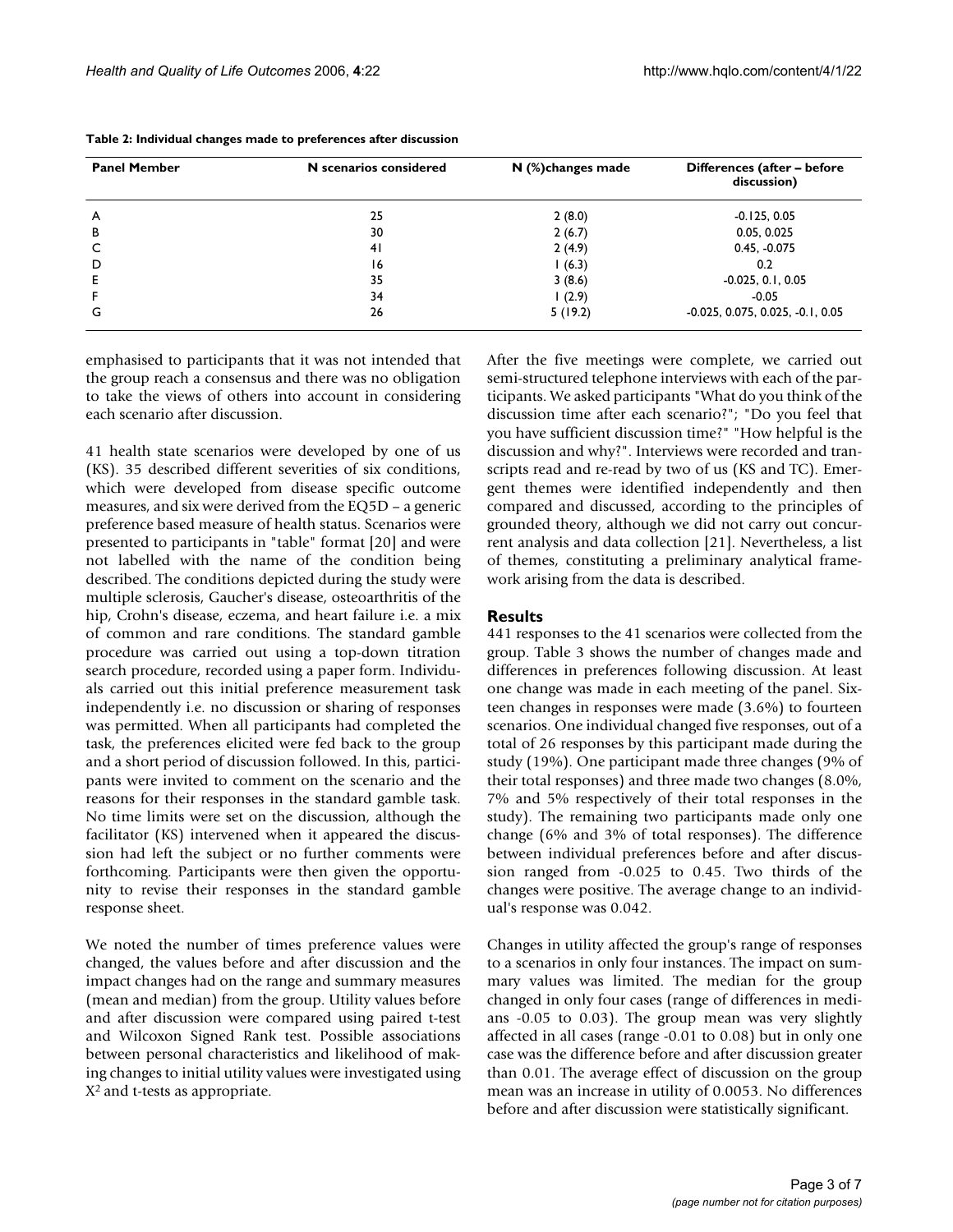|                     |                            | <b>Before discussion</b> |                           | <b>After discussion</b> |                           | <b>Difference</b> |         |
|---------------------|----------------------------|--------------------------|---------------------------|-------------------------|---------------------------|-------------------|---------|
| <b>Health state</b> | <b>Description</b>         | Mean (SD)                | Median (range)            | Mean (SD)               | Median (range)            | Mean (SD)         | Median  |
| Ι.                  | Multiple sclerosis state 1 | 0.75(0.21)               | $0.85(0.48-1.0)$          | 0.83(0.16)              | $0.88(0.48-1.0)$          | $0.08(-0.01)$     | 0.03    |
| $\overline{2}$ .    | Multiple sclerosis state 2 | 0.94(0.06)               | $0.98(0.85 - 1.0)$        | 0.93(0.05)              | $0.93(0.85 - 1.0)$        | $-0.01$ $(-0.05)$ | $-0.05$ |
| 3.                  | Gaucher's disease          | 0.88(0.14)               | $0.93(0.5 - 1.0)$         | 0.88(0.14)              | $0.93(0.5 - 1.0)$         | 0(0)              | 0       |
| 4.                  | EQ5D state 1               | 0.97(0.03)               | $0.98(0.9 - 1.0)$         | 0.98(0.02)              | $0.98(0.93 - 1.0)$        | $0.01(-0.01)$     | 0       |
| 5.                  | EO5D state 2               | 0.3(0.51)                | $0.48$ ( $-0.88 - 0.88$ ) | 0.30(0.51)              | $0.48$ ( $-0.88 - 0.88$ ) | 0(0)              | 0       |
| 6.                  | EO5D state 3               | 0.75(0.19)               | $0.83(0.38 - 0.98)$       | 0.75(0.20)              | $0.83(0.38 - 0.98)$       | 0(0.01)           | 0       |
| 7.                  | Heart failure state 1      | 0.84(0.26)               | $0.93(0.05 - 0.98)$       | 0.84(0.26)              | $0.93(0.05 - 0.98)$       | 0(0)              | 0       |
| 8.                  | Heart failure state 2      | 0.51(0.42)               | $0.56(-0.68-0.93)$        | 0.50(0.41)              | $0.56$ ( $-0.68 - 0.93$ ) | $-0.01(-0.01)$    | 0       |
| 9.                  | Moderate eczema            | 0.782(0.22)              | $0.88(0.28 - 1.0)$        | 0.786(0.22)             | $0.88(0.28 - 1.0)$        | 0.004(0)          | 0       |
| 10.                 | Severe eczema              | 0.70(0.23)               | $0.68(0.3 - 1.0)$         | 0.69(0.21)              | $0.68(0.3-0.95)$          | $-0.01$ $(-0.02)$ | 0       |
| H.                  | Osteoarthritis state 1     | 0.96(0.06)               | $1.00(0.83 - 1.0)$        | 0.96(0.06)              | $0.98(0.83 - 1.0)$        | 0(0)              | $-0.02$ |
| 12.                 | Osteoarthritis state 2     | 0.83(0.13)               | $0.83(0.58 - 1.0)$        | 0.83(0.11)              | $0.83(0.68 - 1.0)$        | 0(.0.02)          | 0       |
| 13.                 | Osteoarthritis state 3     | 0.96(0.04)               | $0.98(0.88 - 1.0)$        | 0.97(0.03)              | $0.98(0.93 - 1.0)$        | $0.01(-0.01)$     | 0       |
| 14.                 | Osteoarthritis state 4     | 0.98(0.02)               | $0.98(0.93 - 1.0)$        | 0.98(0.02)              | $0.99(0.93 - 1.0)$        | 0(0)              | 0.01(0) |

#### **Table 3: Summary preference values before and after discussion**

Personal characteristics of participants were not associated with the likelihood of making changes to initial utility values.

The qualitative element of the study showed the group were unanimous in finding discussion helpful. Group members recognised that few changes were made in response to the discussion, but nevertheless valued this part of the process highly. We identified four themes in their responses.

#### *1. Reassurance about personal preferences*

The discussion period provided an opportunity to reflect on initial preferences and provided reassurance about the individual's initial response.

*"But it can help you to reinforce or indeed it can clarify areas of doubt which you may have had"*

*"Because depending on the view of the panel members, ... I think it reassures people, it reinforces the basic ideas*"

### *2. Procedural performance*

The discussion allowed the group to reflect on the processes undertaken and to ensure that they maintained the appropriate assumptions regarding, particularly, perspective and health state duration and consistency. This was not only perceived as an opportunity for the group to «correct» aberrant responses revealed during discussion, but the knowledge that the discussion would take place appeared to concentrate the minds of respondents on the task in case they were found by the group to have carried out the procedure «wrongly».

*"When you don't discuss things you could get people putting in things... because they are not having to justify or talk about it* *... I think the really important thing is actually discussing it and having to justify what you've written"*

*"Sometimes those people who are a bit off line – like we occasionally get somebody who says, 'oh I was thinking about that from another point of view' then we all chime in and say, 'ah, but you're not supposed to do that'. And somebody on their own could easily get off key a bit without anybody realising it"*

#### *3. Increase group cohesion*

The group reported enjoying the meetings. The discussion period after initial preference elicitation was seen as an important part of the group's interactions which, in turn, was a reason for maintaining attendance.

*"It makes people relax, it's good for people to talk. It makes everybody more of a group"*

*"It's feeling part of a team and the feeling that you are achieving something important"*

## *4. Satisfy curiosity about how others come to their decisions*

The group were clearly interested in each others' perspective on the health state and valued the discussion as a means of satiating curiosity about how and why people reached their preference.

*"What I enjoy is seeing where other people are coming from and noticing how their personal agenda comes into it"*

*"I think it's nice to hear what people, why people made their decisions"*

## **Discussion**

We found that a brief period of discussion of the scenarios and initial preference values resulted in few changes to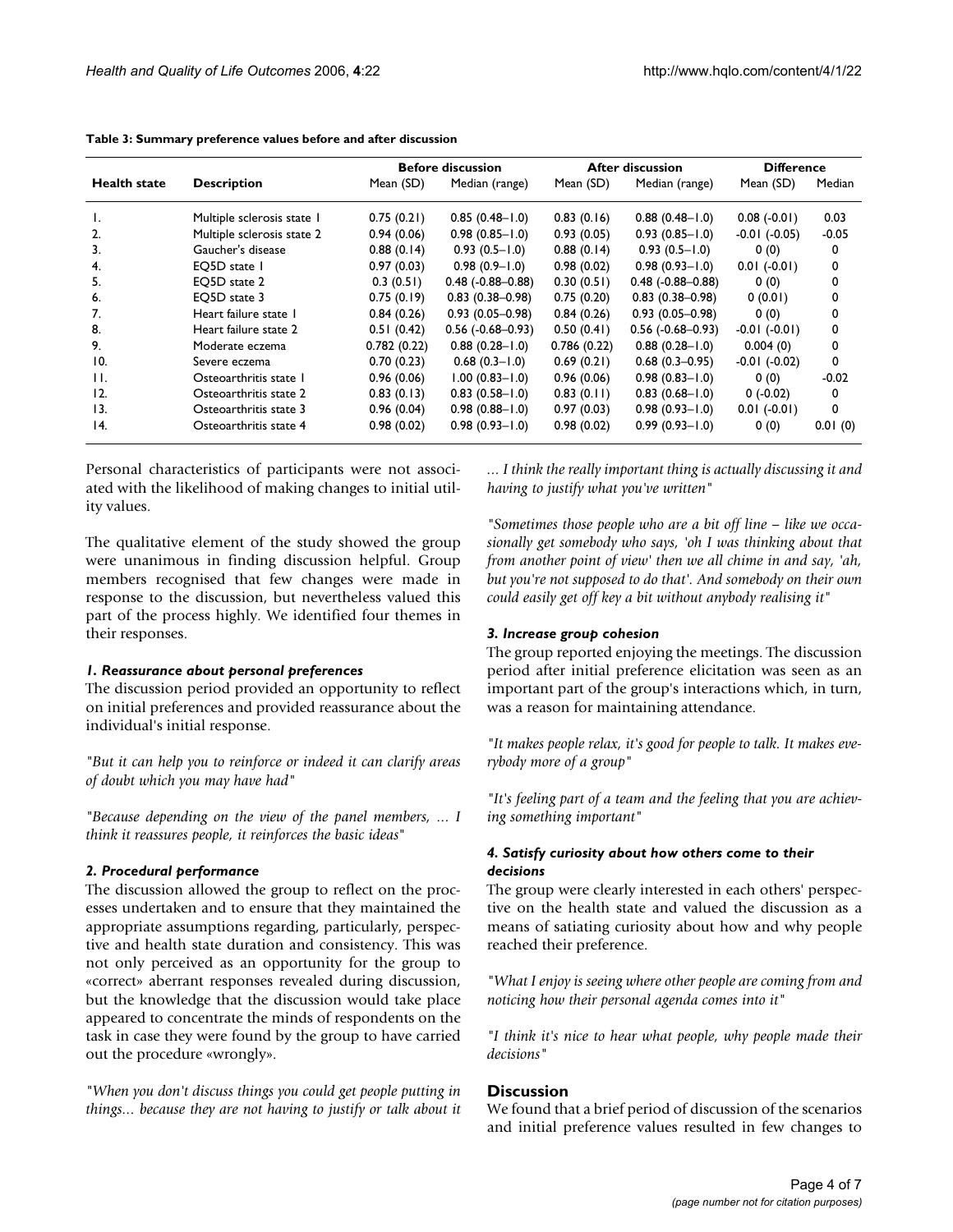values, although a substantial proportion of the group (40%) made at least one change during the course of the study. Importantly, the impact of changes made at the group level, even in this small group, was negligible. Despite this, members of the group rated the discussion period as very important, for four main reasons: providing reassurance about initial preferences, checking procedural performance, increasing group cohesion and satisfying curiosity. We were interested in the impact of discussion and group cohesion. We hypothesised that, if discussion was important to people in formulating their preferences, then the physical meeting of the group may be a valuable feature. Our findings suggest that discussion may be important to maintaining interest in the group and adherence to the task.

Our study has a number of strengths and weaknesses. Utility estimation is generally undertaken as a solitary exercise, regardless of the method of data collection (face to face, telephone, postal or internet). We are not aware of any other studies which have investigated eliciting preferences individually in a group setting and explored the impact of sharing information and attitudes. Although the group was very small, 41 scenarios were valued and over 400 preference estimates were subject to potential change as a result of discussion. Nevertheless, statistical power was low in the individual comparisons and the possibility of a type II error in these analyses remains relatively high. For example, in the case of the largest difference in means before and after discussion (0.08), power was no more than 0.56. Despite this, the size of differences are such that we think it unlikely that they would have important impacts on cost-utility analyses. This hypothesis cannot be explored, however, without further research in the context of real decision problems.

A further limitation is the relative homogeneity of the participants. All were white and relatively well educated and therefore do not represent the population at large. There is therefore a case for further research into the impact of discussion, and additional information, in a more diverse population.

We are not aware of any studies which have examined the effect of discussion on preferences elicited in a group setting. Dolan *et al* studied the impact of discussion in a focus group setting [19] but this examined theoretical health care purchasing decisions and not preferences on health states. An effect of discussion was shown but the choices made by participants were subject to a wide range of considerations which do not enter into preference elicitation in the context examined here.

Evidence regarding the completeness of preferences comes from only a few studies.

Several authors have examined the reliability of preference elicitation techniques and this provides some indication of the stability of preferences over time. However, it is not possible to state whether evidence of poor reliability is a function of the nature of the measurement tool or as a result of the formation of preferences over time. Feeny *et al* described the test-retest reliability of the standard gamble in a sample of people with hip osteoarthritis who rated their own health and three marker states up to four times [22]. Test-retest reliability coefficients were moderate and ranged from 0.49 to 0.62. There was no evidence of an effect of time between ratings.

Shiell et al, in a study of repeated preference elicitation on two health states in 42 people showed that, for most of the sample, preferences were stable over repeated testing, suggesting completeness [17]. However, one-third of the group changed their responses and suggested that the interview process had prompted them to think about their values more deeply. We found a similar proportion of people changed their responses, although the frequency of changes was low. Like Shiell et al, the impact on summary measures was limited.

There are some important methodological differences between our study and this study by Shiell et al repeated elicitation after 7 weeks to reduce the impact of recall on subsequent testing. They reported that a significant number of people reported events happening in the interim which affected their values, although their results were not substantially affected by the exclusion of this group. It is not a requirement of expected utility theory that preferences are stable throughout life. We allowed reflection immediately after elicitation and therefore the impact of intervening events was removed.

Shiell et al and, in a commentary on this paper, Oliver [23] highlight the potential role of familiarity with the elicitation procedure as contributing to variability in utility values. This was unlikely to be important in our study as the group were familiar with procedures prior to collection of the data presented here, although it is possible that learning effects persisted into the study period.

The scenarios used by Shiell et al were presented in narrative form and were written in the third person. Preferences were therefore expressed in relation to the subject of the scenario and not the respondent. This introduces an additional source of variability in preferences since respondents had to consider, in particular the social consequences (handicap) of the health state for a third party. In contrast, we emphasised to participants that they should consider the possible impacts of the health states in the context of their own lives.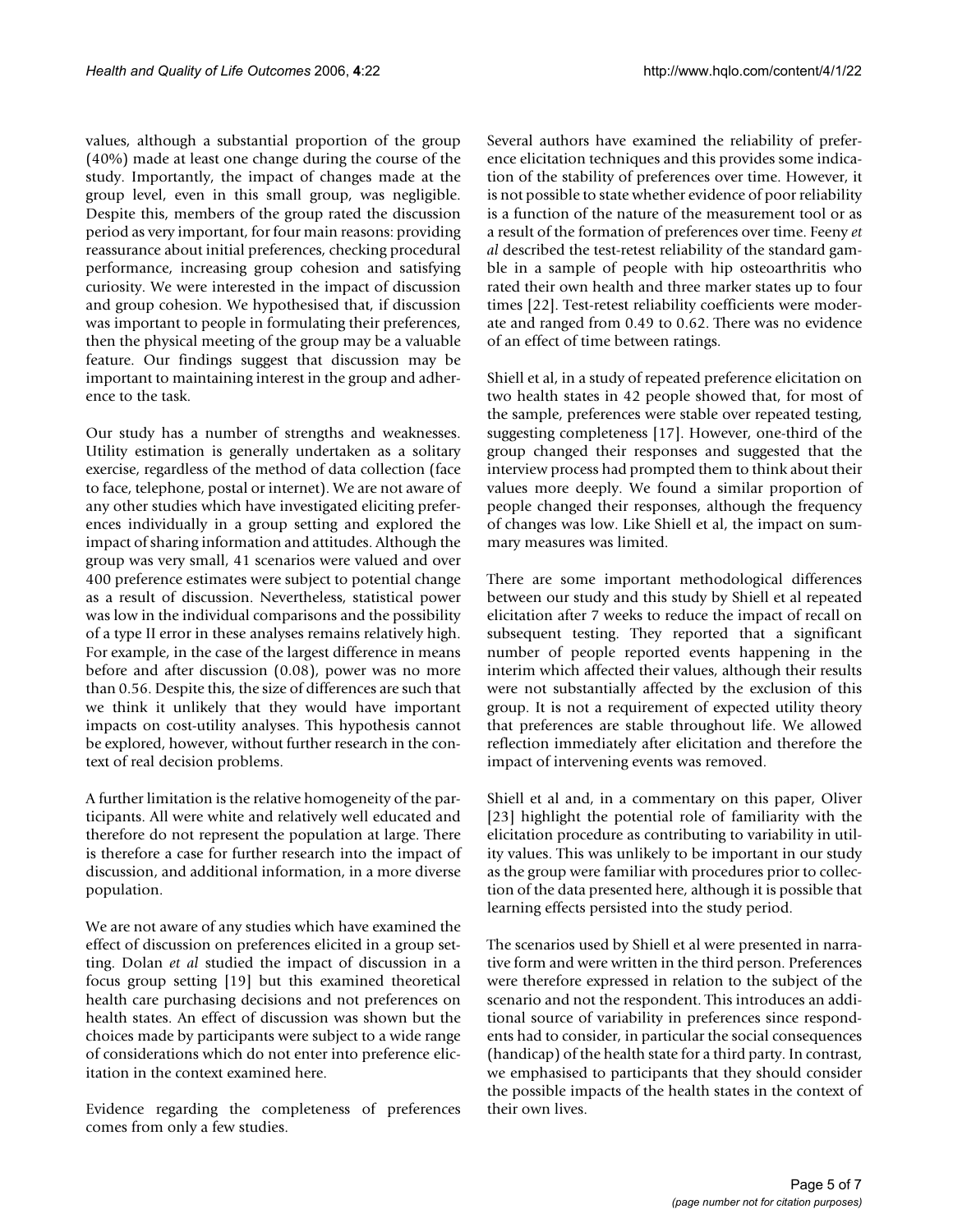Shiell et al, in a further study, examined the test-retest reliability of standard gamble and time trade off techniques across three measurement occasions in a five week period in 92 people recruited from the Australian general public. At the individual level, there was some evidence that variation in responses fell after repeated administration of the task, suggesting that «participants came to recognise the value that they would ascribe to a health state as a result of participating in the study». The generalisability coefficient (corresponding to test-retest reliability) was 0.55, indicating reasonable reliability. There were, however, a small number of people whose values showed marked variation across the measurement period. Shiell et al found, as did we, that variation in individual measurement had no important effects on the group summary preference values. In this study, Shiell *et al* also tested the effect of encouraging reflection on values between measurements by allocating some participants to receive a booklet after the first interview which explained the nature and rationale behind the study and the questions asked and described what the participant's responses implied about the value of the state they had considered. Participants were asked to review their previous responses prior to subsequent interviews and consider whether the answers expressed previously still reflected their values in relation to the health state. There was no evidence for an effect from this intervention.

Ryan and San Miguel extended the work of Shiell *et al* by examining completeness in the context of a contingent valuation experiment [11]. They addressed the hypothesis that respondents are more likely to form preferences through elicitation where the goods being valued are less familiar by examining preferences for a supermarket, a dentist practice and a bowel cancer screening test. They investigated stabililty of preferences by carrying out the valuation task on three occasions, each separated by three weeks. Ryan and San Miguel found little evidence of incompleteness. Contrary to the hypothesis, preferences for the bowel cancer screening test appeared, if anything, to be more complete than those for the other bundles of goods. Furthermore, preferences appeared stable within and between interviews, suggesting that there was «very little evidence of the construction of preferences».

By using contingent valuation as the framework for their study, Ryan and San Miguel avoided some of the difficulties in carrying out preference elicitation using the standard gamble. Their results suggest that, in over two thirds of cases, there is evidence for the completeness of preferences. However, in one third, there was, at least, some uncertainty over completeness. In this respect, there is remarkable similarity between the results of the three approaches taken by Shiell et al, Ryan and San Miguel and ourselves.

There are several possible interpretations of our results. They may be taken as weak evidence supporting the completeness of preferences. We suggest the evidence is weak, because other interpretations are possible and it is not possible to reject the hypothesis that preferences are incomplete. Firstly, preferences may be incomplete but members of the group did not change their values because of social desirability bias i.e. they perceived that changing values was not valued by the group, and since the rest of the group were aware that a member changed values (though not the actual change made), this would be avoided. However, we have no evidence to support the presence of such a bias. The research team recall no discussion or behaviours which suggest that changes were considered inappropriate by the group and we took care to ensure that sufficient time was available during each session for changes to be made.

The second possible explanation of our results lies in the nature of the discussion. Although a detailed thematic analysis was not carried out, our general impression was that participants discussed their personal attitude to the scenarios and presented little new information to the rest of the group. That is, they described their attitude to different elements of the scenario e.g. pain versus mobility problems, or they described the impact that a condition would have on their ability to carry out activities of personal importance e.g. writing or skiing. Participants did not, for example, attempt to name the condition depicted in the scenarios – such labelling might have been expected to result in a change in values [24]. In other words, the limited influence on discussion may have been due to the type of information shared. The third possibility is that the amount of information was insufficient to influence values. However, we are confident that the discussion period, which in all cases was open-ended, reached saturation as we allowed it to continue until it ended or the group had left the subject of the scenario completely. Finally, the discussion took place immediately after the initial preference elicitation task. It is possible that a longer time of reflection may be required in order for a change in preferences to become apparent, although the other studies in this area suggest this is not the case for most respondents.

Although different methods have been used, there is important consistency between our study and those by Shiell et al, Ryan and San Miguel. In the majority of cases, there appears to be limited evidence for the development of preferences through the elicitation process and by reference to limited additional information or reflection. This appears to hold when using different methods of preference elicitation and in relation to a wide range of scenarios. Moreover, the impact of variation in preferences, which may be due to incompleteness, as well as measure